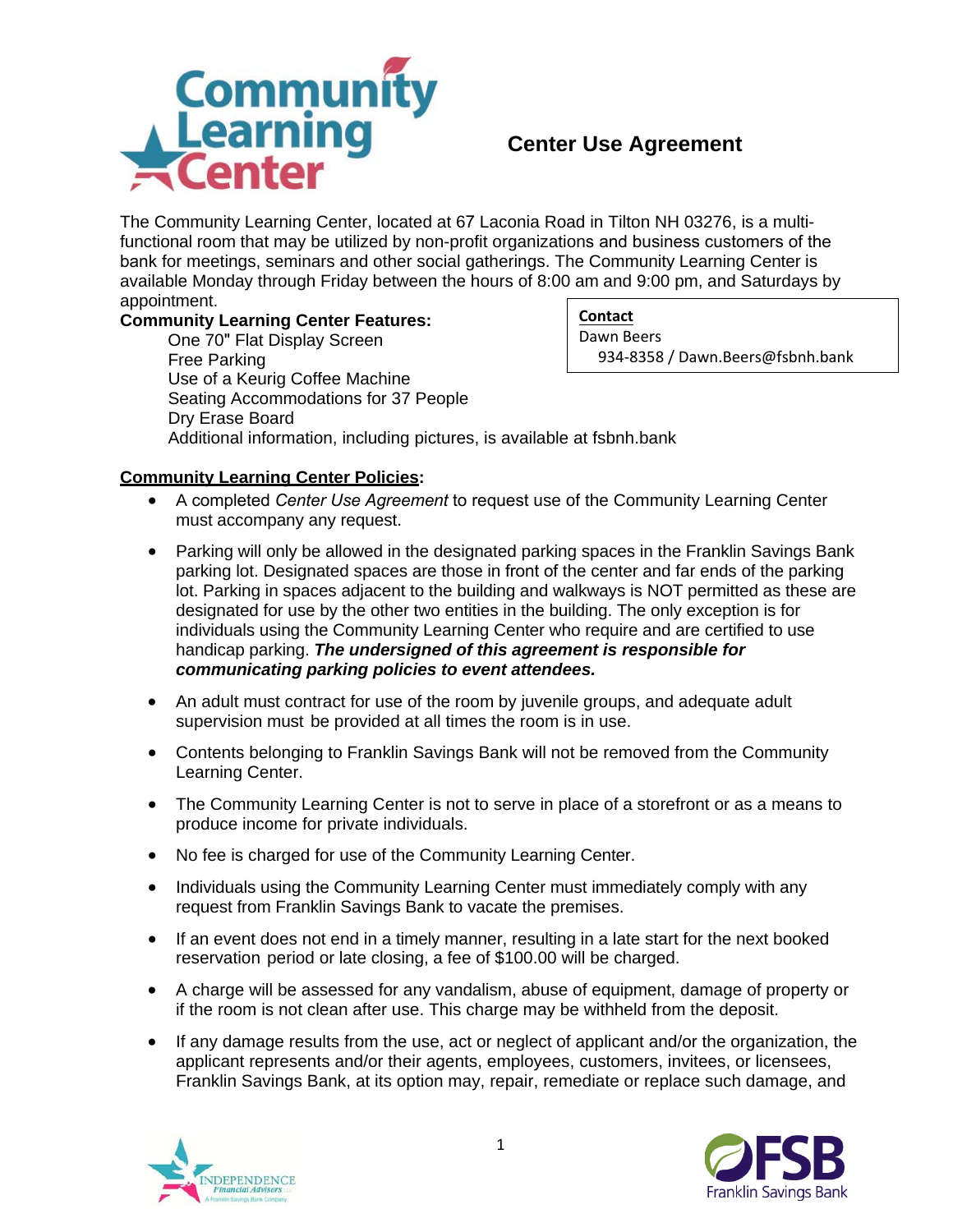applicant and/or the organization applicant represents shall immediately pay to Franklin Savings Bank the total cost of such repair.

- Use of the Community Learning Center is at the sole discretion of Franklin Savings Bank. In the case of multiple reservations, subsequent reservations and contracts may be cancelled by Franklin Savings Bank at any time.
- Individuals and/or organizations requesting use of the Community Learning Center will provide a notice of cancellation of a reservation, for any reason, as far in advance as possible, but not less than 48 hours in advance.
- Maximum capacity of the Community Learning Center is 63.
- Franklin Savings Bank reserves the right to deny applications for use of the Community Learning Center, or cancel a reservation and agreement which has been made, for any reason at any time. Use of the Community Learning Center is at the sole discretion of Franklin Savings Bank.

## **Guidelines:**

- Admission to any event or function held in the Community Learning Center may be charged only with the permission/approval of Franklin Savings Bank.
- Organization agrees to provide 10 minutes at the beginning of any meeting or event for attendees to hear about Franklin Savings Bank and any special offerings that may be offered to individuals using the Community Learning Center.
- Individuals, groups or organizations using the Community Learning Center are required to provide evidence of liability insurance coverage for their event or function in the form of a Certificate of Insurance naming Franklin Savings Bank as an additional insured.
- Individuals applying for use of the Community Learning Center in their own name or on behalf of any group or organization may be subject to a background check in Franklin Savings Bank's sole discretion, and by signing this document hereby consent to the same.
- Items may be sold only with the permission/approval of Franklin Savings Bank, and NO soliciting is allowed.
- Smoking or illegal activities are not allowed. Alcoholic beverages are strictly prohibited*.* The burning of any items, including candles or incense is prohibited.
- The Community Learning Center must be left in a clean, orderly condition and debris collected and prepared for trash pick-up at the end of each event.
- Franklin Savings Bank is not responsible for equipment, supplies, exhibit materials or any other items owned by an individual or group used in the Community Learning Center.
- The individual or organization will be responsible for any damage to the Community Learning Center equipment or premises. Such damage shall be reported promptly to the Marketing Department or Tilton Office Branch Manager who will arrange for professional repairs or cleaning, the cost of which will be paid by the individual or organization.
- While the Bank does allow third party access to the Community Learning Center's 70" flat display screen, the individual or organization must provide their own technical expertise if they utilize the technology provided by Franklin Savings Bank. FSB's IT Department will not be available to help with any technical issues that may arise.
- Nothing, including decorations, will be hung, taped, stapled, or otherwise affixed to the Community Learning Center walls, doors, windows, floors or ceilings, without prior approval from Franklin Savings Bank.
- The volume of oral presentations, discussions, video presentations, telephone or video conferences, or music in the Community Learning Center during any function or event, especially where amplified in any manner, must be controlled to an appropriate level that will not disturb patrons of Franklin Savings Bank or the Lakes Region Tourism Association.
- Access to Bank-owned laptops, tablets and personal computers will not be permitted for